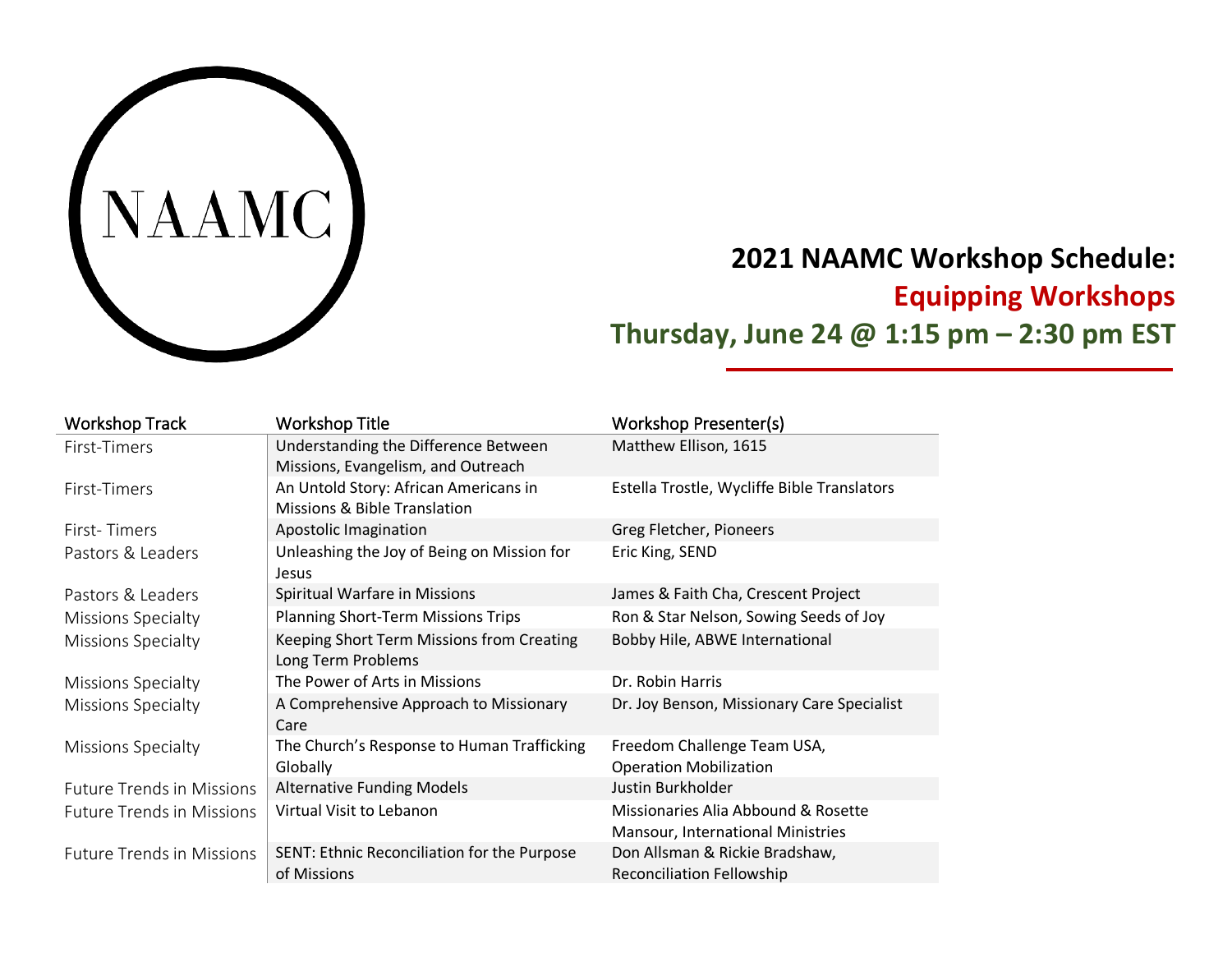#### **Workshop Track Descriptions**

**First Timers** – This track is designed with equipping workshops for those new to missions ministry and NAAMC first time attendees looking to learn more about African American mission mobilization and the history of African Americans in missions

Pastors & Leaders - This track is designed for equipping pastors and leaders to mobilize their organizations into missions ministry effectively

**Missions Specialty** - This track is designed to equip attendees in specific areas of mission ministry of unique interest i.e. Prison Ministry, Refugees, etc.

**Future Trends** - This track is designed to introduce innovative approaches to missions for a post-pandemic world

## **2021 NAAMC Workshop Schedule Networking Workshops Friday, June 25 @ 1:45 pm – 3:00 pm EST**

| <b>Workshop Track</b>                 | <b>Workshop Title</b>                    | Workshop Presenter(s)              |
|---------------------------------------|------------------------------------------|------------------------------------|
| Church Mobilization                   | In Partnership with Christ Kingdom       | Sophia Wand, SEND                  |
|                                       | <b>Transformation Plan</b>               |                                    |
| Church Mobilization                   | Diaspora Ministry-Reaching the Unreached | Daniel Topf, World Team            |
|                                       | Here in the United States                |                                    |
| Equipping Pastors to Lead Missionally | <b>Alternative Funding Models</b>        | Justin Burkholder, TEAM            |
| Equipping Pastors to Lead Missionally | Member Care: How Are You Doing?          | Tom Myers & Carmella Jones,        |
|                                       |                                          | <b>International Ministries</b>    |
| Equipping Pastors to Lead Missionally |                                          |                                    |
| Equipping Pastors to Lead Missionally |                                          |                                    |
| Unique Missions Engagement            | Serving Where Jesus is Least Know: An    | Dr. Janelle & Mike, Interserve USA |
| Opportunities                         | Interactive Seminar                      |                                    |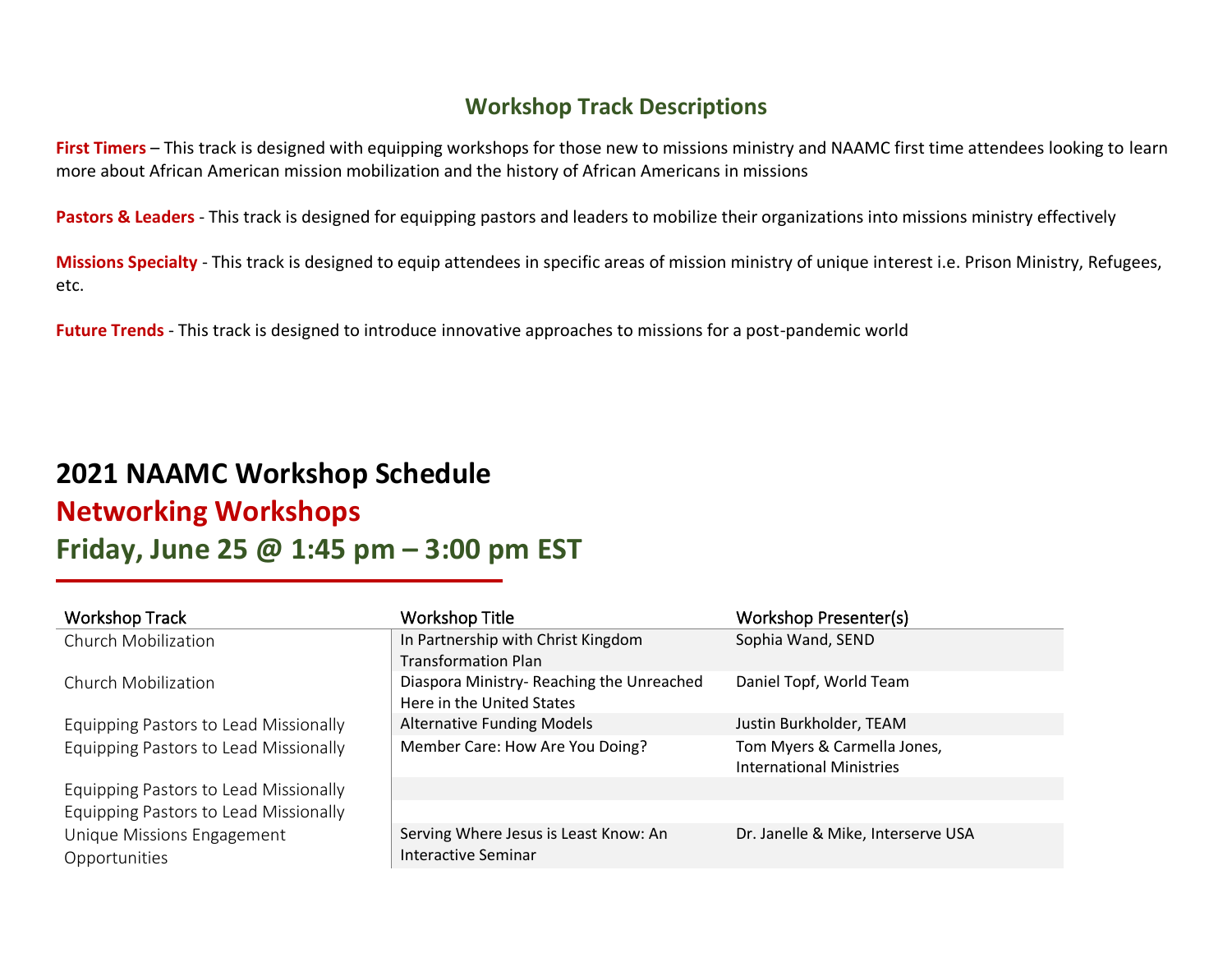| Unique Mission Engagement<br>Opportunities  | Your Story. Tailor Made. God's Missions                                              | Sonji Pass, TMS                                                                         |
|---------------------------------------------|--------------------------------------------------------------------------------------|-----------------------------------------------------------------------------------------|
| Unique Missions Engagement<br>Opportunities | A Unique Missional Calling-The Military<br>Ministry of Cru                           | Dr. Daryl Jones, Col, USAF (RET) & Martha<br>Stevenson-Jones, Col, USAF (RET), CRU      |
| Unique Missions Engagement<br>Opportunities | Your Profession Rediscovered: Using Your<br>Profession to Disciple the Least Reached | John Spadafora & Mark Silvers, Crossworld                                               |
| Unique Missions Engagement<br>Opportunities | Going Deeper with William Carey<br><b>International University</b>                   | Dr. Grace May, Dr. Diane Kimani, Mr. Kene<br>Turner, Dr. Peter McLallen                 |
| Unique Missions Engagement<br>Opportunities | Finding Your Place in Healthcare Missions                                            | Dr. Sharon A. ("Shari") Falkenheimer, Dr.<br>Doug Lindberg, Trish Burgess, MD, and Jeff |
| Unique Missions Engagement<br>Opportunities | <b>Ministry from Weakness</b>                                                        | Ashley Hosan, Serge                                                                     |
| Unique Missions Engagement<br>Opportunities | Go to the Nations & Take Your Job with You                                           | Kirsten Collins & Denise Henderson                                                      |

#### **Networking Track Descriptions**

**Church Mobilization** – These workshops are designed to help churches get everyone in the congregation involved in supporting the Great Commission even if they are not a goer.

**Short Term Missions** - Come and experience Discovery Trips, Vision Trips, Short-Term missions trips administration & planning, and Virtual Missions Engagement

**Equipping Pastors to lead Missionally** - Building missions DNA into the fiber of your leadership with resourceful innovation. This workshop track is designed for Senior Pastors and ministry leaders

**Unique Missions Engagement Opportunities** - Learn key trends in 21st Century Missions and what's new and working now

### **2021 NAAMC Workshop Schedule**

**Equipping Workshops Saturday, June 26 @ 1:45 pm – 3:00 pm EST**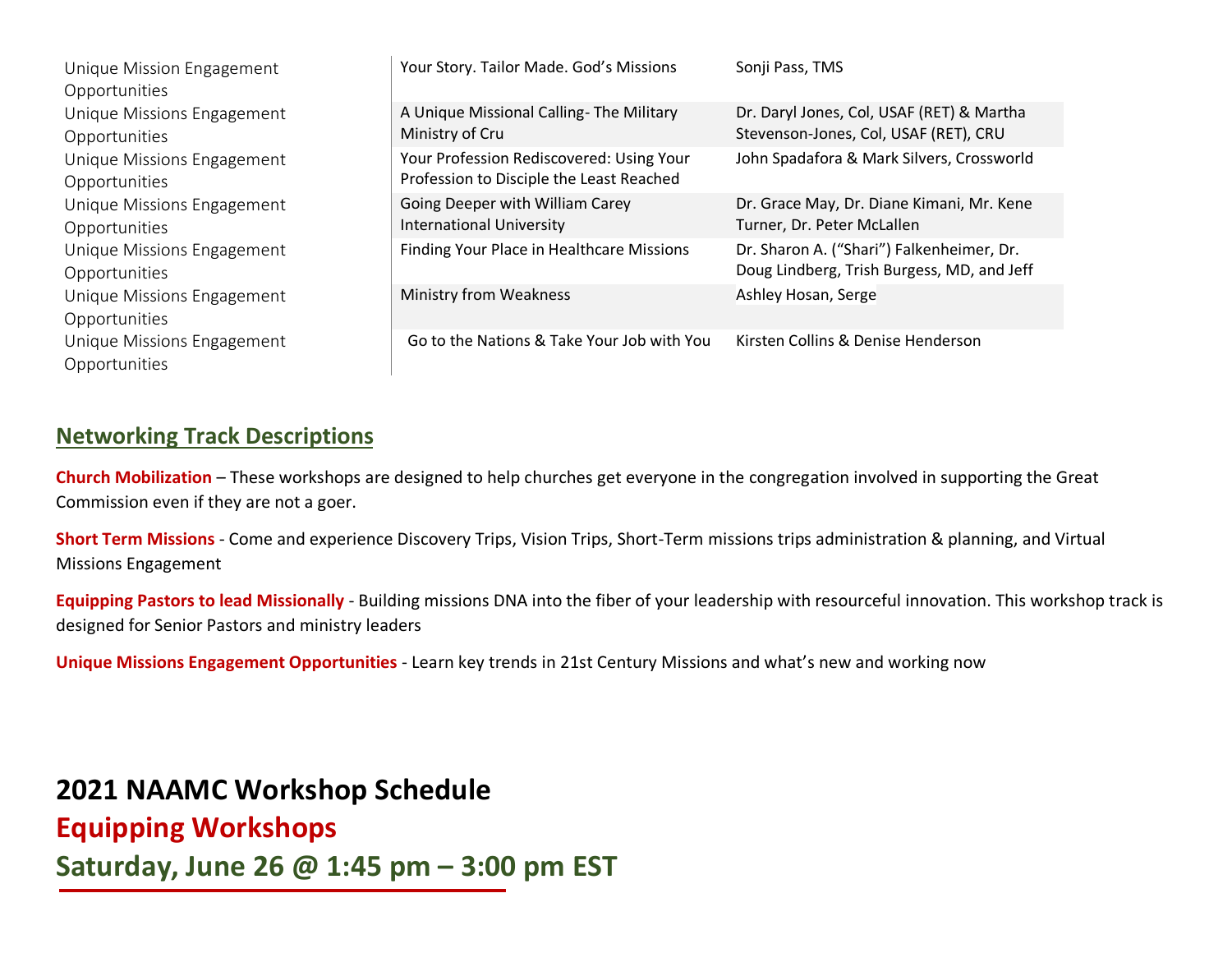| <b>Workshop Track</b>            | <b>Workshop Title</b>                                                                                              | Workshop Presenter(s)                                       |
|----------------------------------|--------------------------------------------------------------------------------------------------------------------|-------------------------------------------------------------|
| <b>First Timers</b>              | <b>Understanding Apostolic Gifting</b>                                                                             | Sam Metcalf, NOVO                                           |
| <b>First Timers</b>              | God's Black Children: From Africa to America-<br>The Journey of our Christian Roots                                | Dr. Frank Glover                                            |
| <b>First Timers</b>              | What Stops Us from Living Missionally                                                                              | Michelle Hopping & Ashley Hosan, Serge                      |
| <b>First Timers</b>              | <b>Profiles of Historical African Americans</b><br>Missionaries and Their Impact on Present Day<br><b>Missions</b> | Dr. Linda Saunders,<br>NAAMC Advisory Council Member        |
| Pastors & Leaders                | <b>Discrimination in Missions:</b><br><b>Handling Missionary Conflicts</b>                                         | <b>Secret Missionary</b>                                    |
| Pastors & Leaders                | A Pastor's Cohort Model:<br>Community, Culture & Convergence                                                       | Sonji Pass, TMS Global                                      |
| Pastors & Leaders                | Kingdom Risk-Takers                                                                                                | Dr. Patricia Bailey                                         |
| Pastors & Leaders                | Sacred Roots: Ensuring the Health of Newly<br><b>Planted Churches</b>                                              | Dr. Don Davis, World Impact-The Urban<br>Ministry Institute |
| <b>Missions Specialty</b>        | <b>Missionary Certification Program</b>                                                                            | Ron & Star Nelson, Sowing Seeds of Joy                      |
| <b>Missions Speciality</b>       | Around the Corner & Across the Globe: A<br>Vision for the African Church and the Uyghur<br>People                  | Phil, the Missionary, OMF                                   |
| <b>Missions Specialty</b>        | Take Your Job with You                                                                                             | Jonathan Thiessen, Scatter Global                           |
| <b>Missions Specialty</b>        | Doing Prison Ministry for World Missions                                                                           | Don & Cathy Allsman, Completion Global                      |
| <b>Missions Specialty</b>        | <b>Human Trafficking</b>                                                                                           | Dr. Marjorie Brown, Dominion Ministries                     |
| <b>Future Trends in Missions</b> | <b>Creative Mission Events to Mobilize Your</b><br>Congregation                                                    | Douglas Christgau,<br>MedSend Global Ambassador             |
| <b>Future Trends in Missions</b> | A Mission Mindset in a Selfie World                                                                                | Bishop Dennis Smith,<br><b>Boundless Ministries Inc.</b>    |

### **Workshop Track Descriptions**

**First Timers** – This track is designed with equipping workshops for those new to missions ministry and NAAMC first time attendees looking to learn more about African American mission mobilization and the history of African Americans in missions

**Pastors & Leaders** - This track is designed for equipping pastors and leaders to mobilize their organizations into missions ministry effectively